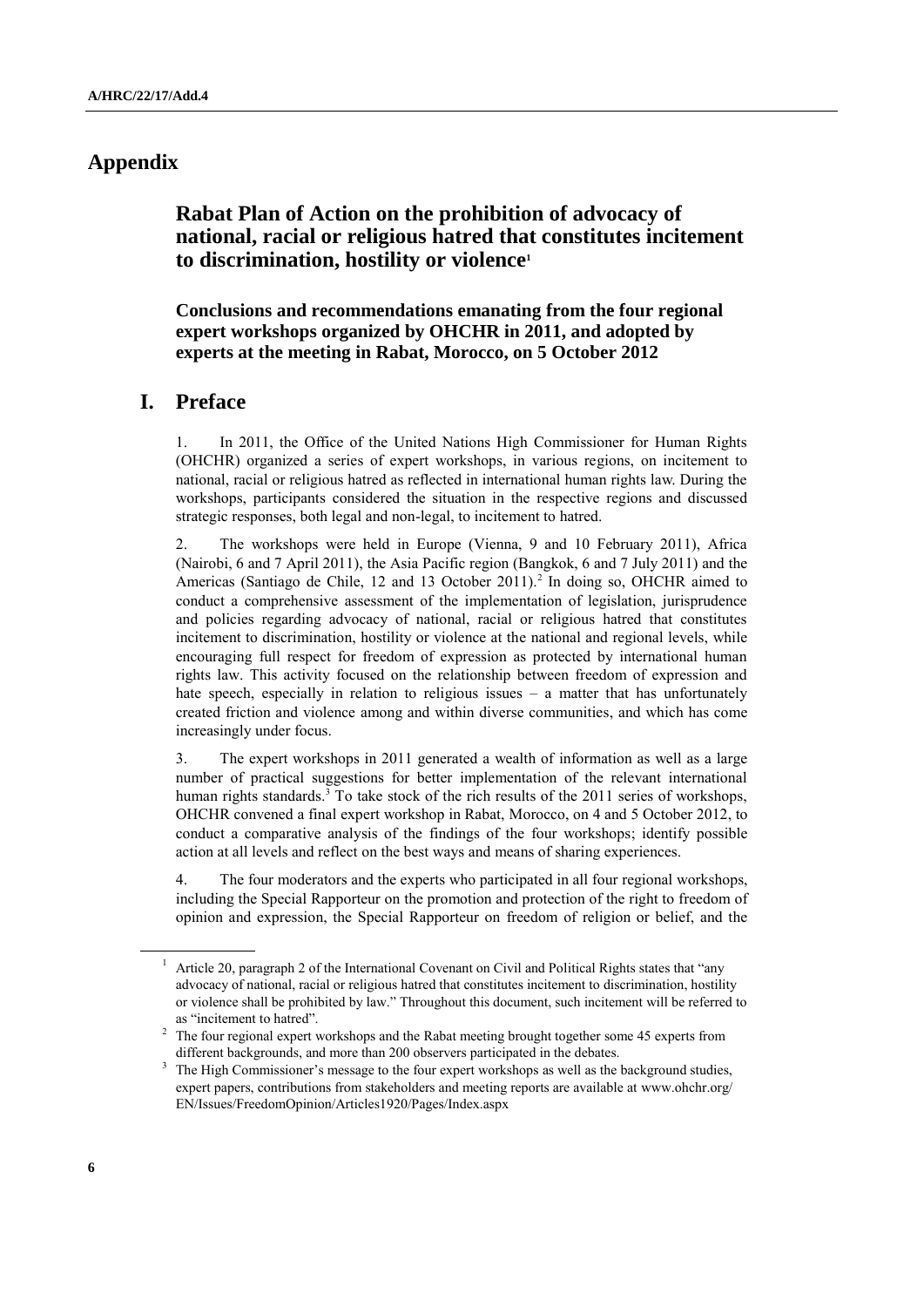Special Rapporteur on contemporary forms of racism, racial discrimination, xenophobia and related intolerance, a member of the Committee on the Elimination of Racial Discrimination and a representative of the non-governmental organization, Article XIX, attended the Rabat workshop.

5. In line with the practice of the regional workshops, Member States were invited to participate as observers and were encouraged to include experts from their capitals in the delegations. Relevant United Nations departments, funds and programmes as well as relevant international and regional organizations, national human rights institutions and civil society organizations (including academia, journalists and faith-based organizations) could also participate as observers.

6. The following outcome document reflects the conclusions and recommendations agreed upon by the experts who participated in the Rabat workshop.

# **II. Context**

7. As the world is ever more inter-connected and as the fabric of societies has become more multicultural in nature, there has been a number of incidents in recent years, in different parts of the world, which have brought renewed attention to the issue of incitement to hatred. It should also be underlined that many of the conflicts worldwide in past decades have also – to varying degrees – contained a component of incitement to national, racial or religious hatred.

8. All human rights are universal, indivisible and interdependent and interrelated. Nowhere is this interdependence more obvious than in the discussion of freedom of expression in relation to other human rights. The realization of the right to freedom of expression enables vibrant, multi-faceted public interest debate giving voice to different perspectives and viewpoints. Respect for freedom of expression has a crucial role to play in ensuring democracy and sustainable human development, as well as in promoting international peace and security.

9. Unfortunately, individuals and groups have suffered various forms of discrimination, hostility or violence by reason of their ethnicity or religion. One particular challenge in this regard is to contain the negative effects of the manipulation of race, ethnic origin and religion and to guard against the adverse use of concepts of national unity or national identity, which are often instrumentalized for, inter alia, political and electoral purposes.

10. It is often purported that freedom of expression and freedom of religion or belief are in a tense relationship or even contradictory. In reality, they are mutually dependent and reinforcing. The freedom to exercise or not exercise one's religion or belief cannot exist if the freedom of expression is not respected, as free public discourse depends on respect for the diversity of convictions which people may have. Likewise, freedom of expression is essential to creating an environment in which constructive discussion about religious matters could be held. Indeed, free and critical thinking in open debate is the soundest way to probe whether religious interpretations adhere to or distort the original values that underpin religious belief.

11. It is of concern that perpetrators of incidents, which indeed reach the threshold of article 20 of the International Covenant on Civil and Political Rights, are not prosecuted and punished. At the same time members of minorities are de facto persecuted, with a chilling effect on others, through the abuse of vague domestic legislation, jurisprudence and policies. This dichotomy of (1) non-prosecution of "real" incitement cases and (2) persecution of minorities under the guise of domestic incitement laws seems to be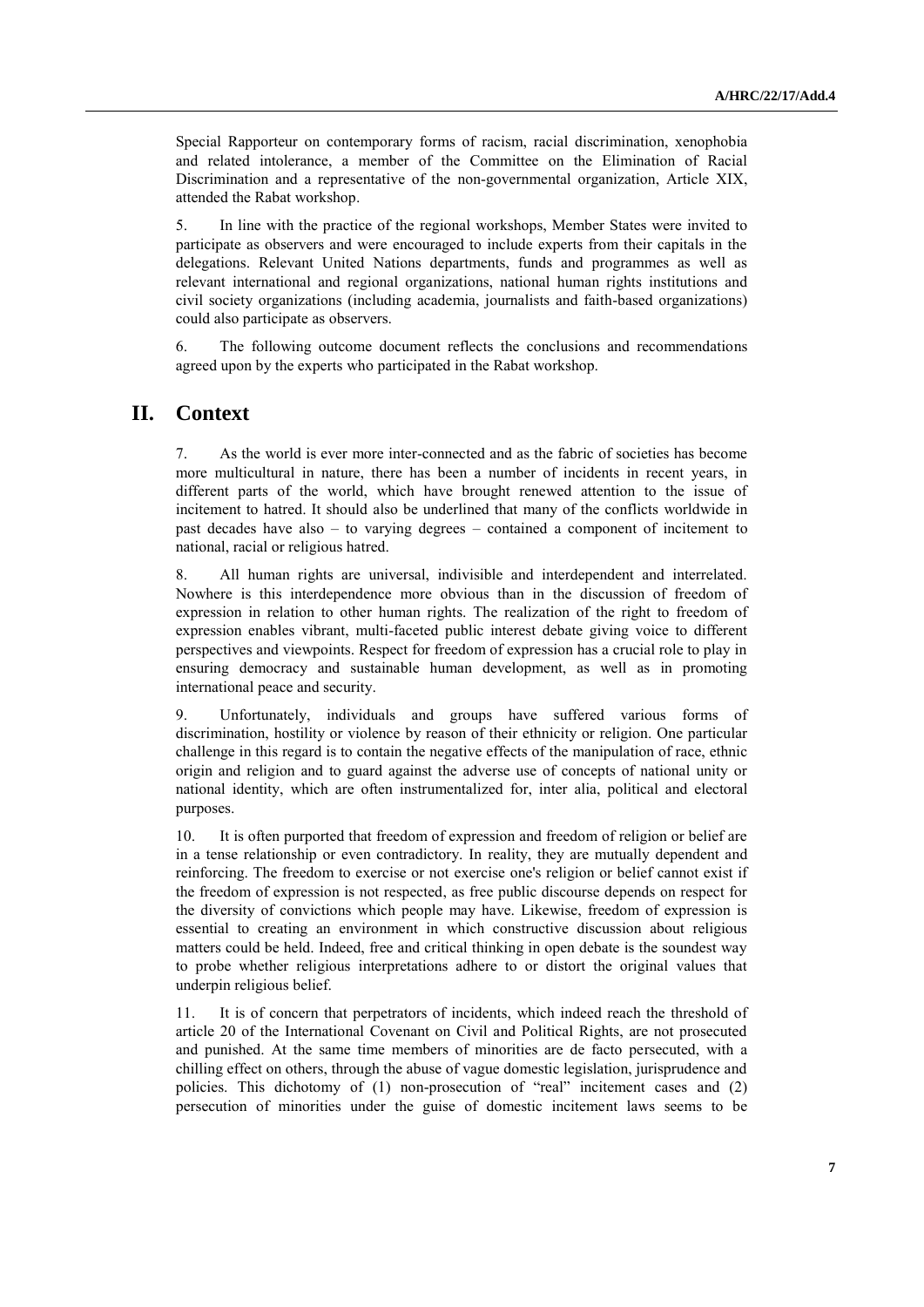pervasive. Anti-incitement laws in countries worldwide can be qualified as heterogeneous, at times excessively narrow or vague. Jurisprudence on incitement to hatred has been scarce and ad hoc, and while several States have adopted related policies, most of them are too general, not systematically followed up, lacking focus and deprived of proper impact assessments.

12. Holding the four workshops in different regions of the world and the wrap-up workshop in Rabat was a very timely and useful initiative. They enjoyed the full participation of relevant treaty body experts and special procedures mandate holders.

# **III. Implementing the prohibition of incitement to hatred**

13. Against this background, the following conclusions and recommendations constitute the synthesis of this long, transparent and deep reflection by experts. The conclusions – in the area of legislation, judicial infrastructure, and policy – are intended to better guide all stakeholders in implementing the international prohibition of any advocacy of national, racial or religious hatred that constitutes incitement to discrimination, hostility or violence.

## **A. Legislation**

### **Conclusions**

14. Under international human rights standards, which are intended to guide legislation at the national level, expression labelled as "hate speech" can be restricted under articles 18 and 19 of the International Covenant on Civil and Political Rights on different grounds, including respect for the rights of others, public order or sometimes national security. States are also obliged to "prohibit" expression that amounts to "incitement" to discrimination, hostility or violence (art. 20, para. 2, of the Covenant and, under some different conditions, art. 4 of the International Convention on the Elimination of All Forms of Racial Discrimination).

15. Discussions in the various workshops demonstrated the absence of a legal prohibition of incitement to hatred in many domestic legal frameworks worldwide, while legislation that prohibits incitement to hatred uses variable terminology and is often inconsistent with article 20 of the Covenant. The broader the definition of incitement to hatred is in domestic legislation, the more it opens the door for arbitrary application of the laws. The terminology relating to offences on incitement to national, racial or religious hatred varies from country to country and is increasingly vague, while new categories of restrictions or limitations to freedom of expression are being incorporated in national legislation. This contributes to the risk of misinterpretation of article 20 of the Covenant and additional limitations to freedom of expression that are not contained in article 19 of the Covenant.

16. Some countries consider incitement to racial and religious hatred as offences, while others consider incitement to hatred along racial/ethnic lines only as offences. Some countries also recognize prohibition of incitement to hatred on other grounds. National provisions vary between civil law and criminal law: in many countries, incitement to hatred is a criminal offence, while in some countries, it is an offence under both criminal and civil law or under civil law only.

17. At the international level, the prohibition of incitement to hatred is clearly established in article 20 of the International Covenant on Civil and Political Rights and article 4 of the International Convention on the Elimination of All Forms of Racial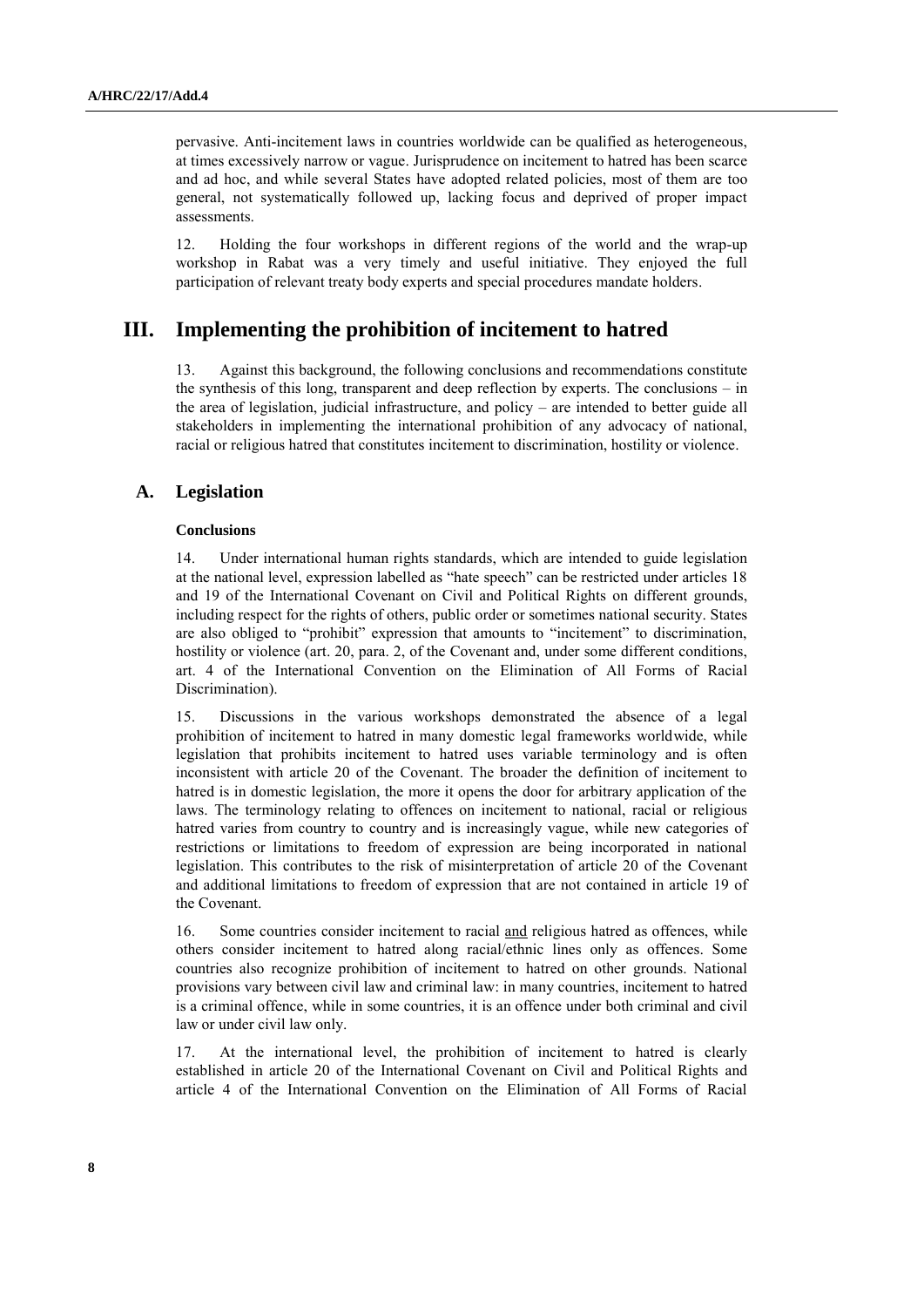Discrimination. In its general comment No. 34 (2011) on freedoms of opinion and expression, the Human Rights Committee stresses that

"[p]rohibitions of displays of lack of respect for a religion or other belief system, including blasphemy laws, are incompatible with the Covenant, except in the specific circumstances envisaged in article 20, paragraph 2, of the Covenant. Such prohibitions must also comply with the strict requirements of article 19, paragraph 3, as well as such articles as 2, 5, 17, 18 and 26 of the ICCPR. Thus, for instance, it would be impermissible for any such laws to discriminate in favour of or against one or certain religions or belief systems, or their adherents over another, or religious believers over non-believers. Nor would it be permissible for such prohibitions to be used to prevent or punish criticism of religious leaders or commentary on religious doctrine and tenets of faith" (para. 48).

18. Article 20 of the Covenant requires a high threshold because, as a matter of fundamental principle, limitation of speech must remain an exception. Such threshold must take into account the provisions of article 19 of the Covenant. Indeed the three-part test (legality, proportionality and necessity) for restrictions also applies to cases involving incitement to hatred, in that such restrictions must be provided by law, be narrowly defined to serve a legitimate interest, and be necessary in a democratic society to protect that interest. This implies, among other things, that restrictions are clearly and narrowly defined and respond to a pressing social need; are the least intrusive measure available; are not overly broad, so that they do not restrict speech in a wide or untargeted way; and are proportionate so that the benefit to the protected interest outweighs the harm to freedom of expression, including with respect to the sanctions they authorize.<sup>4</sup>

19. At the national level, blasphemy laws are counterproductive, since they may result in de facto censure of all inter-religious or belief and intra-religious or belief dialogue, debate and criticism, most of which could be constructive, healthy and needed. In addition, many blasphemy laws afford different levels of protection to different religions and have often proved to be applied in a discriminatory manner. There are numerous examples of persecution of religious minorities or dissenters, but also of atheists and non-theists, as a result of legislation on what constitutes religious offences or overzealous application of laws containing neutral language. Moreover, the right to freedom of religion or belief, as enshrined in relevant international legal standards, does not include the right to have a religion or a belief that is free from criticism or ridicule.

#### **Recommendations**

20. In terms of general principles, a clear distinction should be made between three types of expression: expression that constitutes a criminal offence; expression that is not criminally punishable, but may justify a civil suit or administrative sanctions; expression that does not give rise to criminal, civil or administrative sanctions, but still raises concern in terms of tolerance, civility and respect for the rights of others.

21. Bearing in mind the interrelationship between articles 19 and 20 of the International Covenant on Civil and Political Rights, States should ensure that their domestic legal framework on incitement to hatred is guided by express reference to article 20, paragraph 2, of the Covenant ("…advocacy of national, racial or religious hatred that constitutes incitement to discrimination, hostility or violence…"), and should consider including robust definitions of key terms such as hatred, discrimination, violence, hostility, among others. In

<sup>4</sup> See Article XIX, *Camden Principles on Freedom of Expression and Equality,* (London, April 2009), principle 11.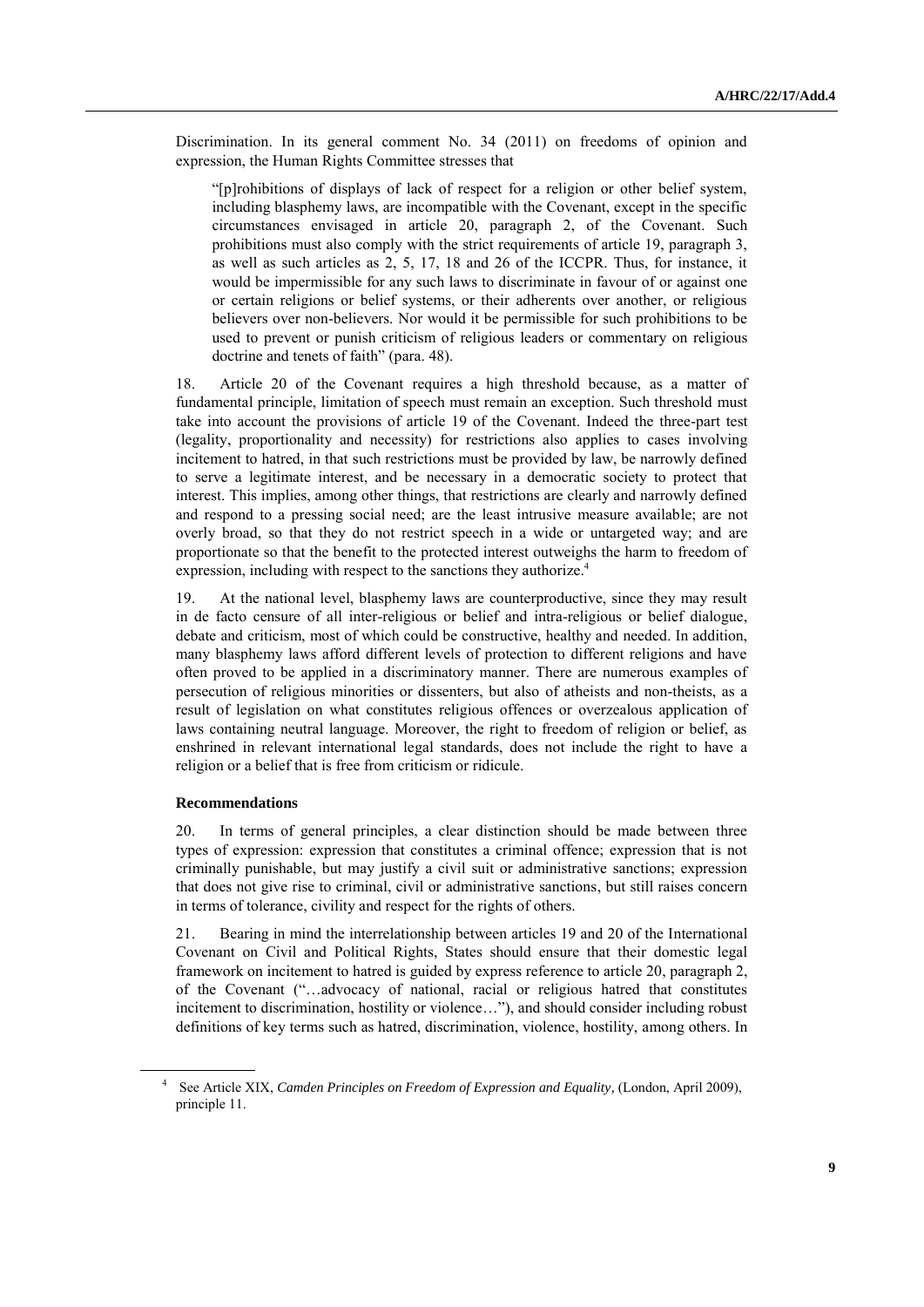this regard, legislation can draw, inter alia, from the guidance and definitions<sup>5</sup> provided in the Camden Principles.<sup>6</sup>

22. States should ensure that the three-part test – legality, proportionality and necessity – for restrictions to freedom of expression also applies to cases of incitement to hatred.

23. States should make use of the guidance provided by international human rights expert mechanisms, including the Human Rights Committee and the Committee on the Elimination on Racial Discrimination and their general comment No. 34 (2011) and general recommendation No. 15 (1993) respectively, as well as the respective special procedures mandate holders of the Human Rights Council.

24. States are encouraged to ratify and effectively implement the relevant international and regional human rights instruments, remove any reservations thereto and honour their reporting obligations thereunder.

25. States that have blasphemy laws should repeal them, as such laws have a stifling impact on the enjoyment of freedom of religion or belief, and healthy dialogue and debate about religion.

26. States should adopt comprehensive anti-discrimination legislation that includes preventive and punitive action to effectively combat incitement to hatred.

## **B. Jurisprudence**

### **Conclusions**

27. An independent judicial infrastructure that is regularly updated with regard to international standards and jurisprudence and with members acting in an impartial and objective manner, as well as respect for the rules of due process, are crucial for ensuring that the facts and legal qualifications of any individual case are assessed in a manner consistent with international human rights standards. This should be complemented by other checks and balances to protect human rights, such as independent national human rights institutions established in accordance with the Paris Principles.

28. There is often very low recourse to judicial and quasi-judicial mechanisms in alleged cases of incitement to hatred. In many instances, victims are from disadvantaged or vulnerable groups and case law on the prohibition of incitement to hatred is not readily available. This is due to the absence or inadequacy of legislation or lack of judicial assistance for minorities and other vulnerable groups who constitute the majority of victims of incitement to hatred. The weak jurisprudence can also be explained by the absence of accessible archives, but also lack of recourse to courts owing to limited awareness among the general public as well as lack of trust in the judiciary.

<sup>&</sup>lt;sup>5</sup> Pursuant to principle 12, national legal systems should make it clear, either explicitly or through authoritative interpretation, that the terms "hatred" and "hostility" refer to intense and irrational emotions of opprobrium, enmity and detestation towards the target group; the term "advocacy" is to be understood as requiring an intention to promote hatred publicly towards the target group; and the term "incitement" refers to statements about national, racial or religious groups which create an imminent risk of discrimination, hostility or violence against persons belonging to those groups.

These Principles were prepared by ARTICLE 19 on the basis of multi-stakeholder discussions involving experts in international human rights law on freedom of expression and equality issues. The Principles represent a progressive interpretation of international law and standards, accepted State practice (as reflected, inter alia, in national laws and the judgments of national courts), and the general principles of law recognised by the community of nations.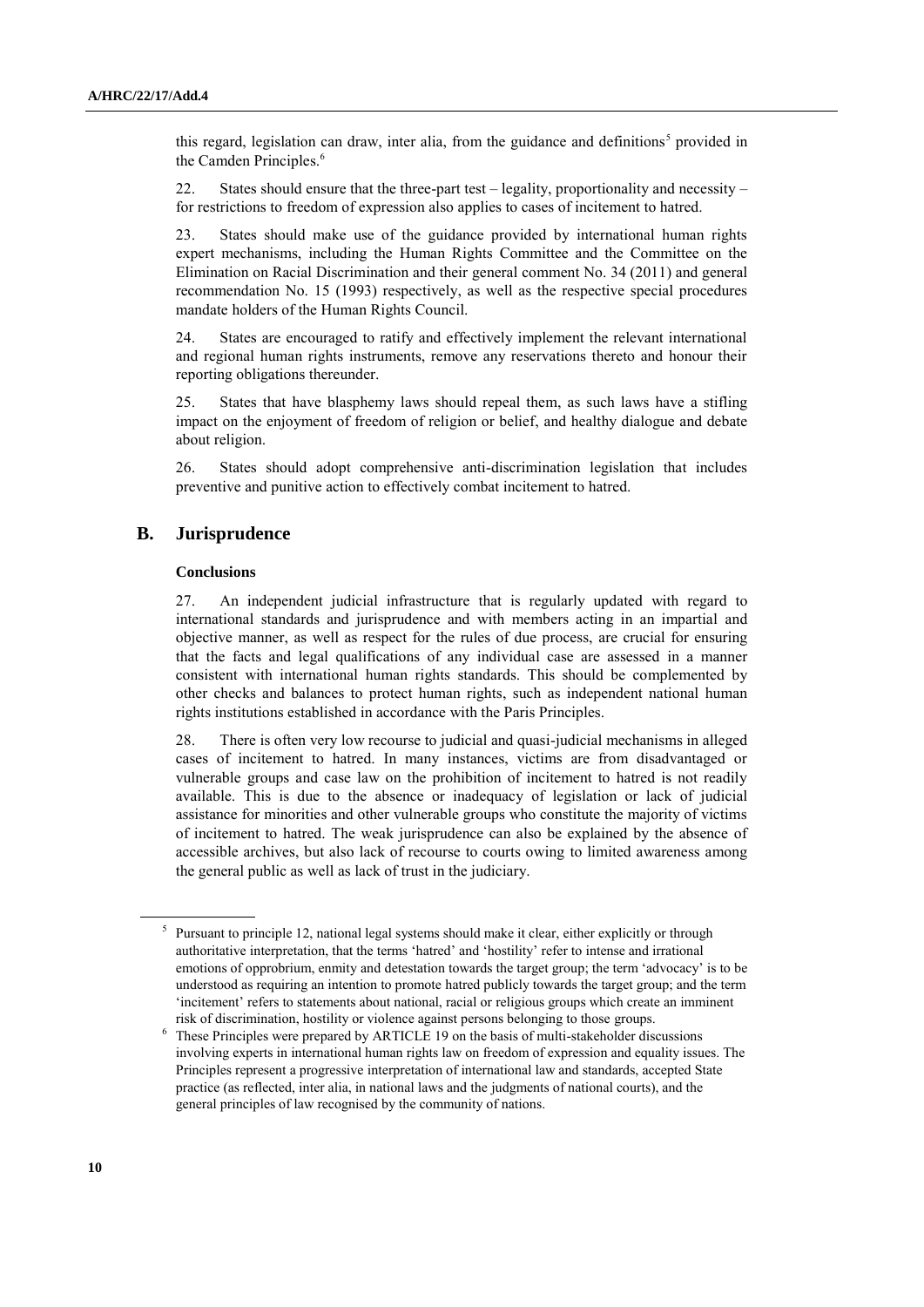29. It was suggested that a high threshold be sought for defining restrictions on freedom of expression, incitement to hatred, and for the application of article 20 of the International Covenant on Civil and Political Rights. In order to establish severity as the underlying consideration of the thresholds, incitement to hatred must refer to the most severe and deeply felt form of opprobrium. To assess the severity of the hatred, possible elements may include the cruelty or intent of the statement or harm advocated, the frequency, quantity and extent of the communication. In this regard, a six-part threshold test was proposed for expressions considered as criminal offences:

(a) **Context**: Context is of great importance when assessing whether particular statements are likely to incite discrimination, hostility or violence against the target group, and it may have a direct bearing on both intent and/or causation. Analysis of the context should place the speech act within the social and political context prevalent at the time the speech was made and disseminated;

(b) **Speaker**: The speaker"s position or status in the society should be considered, specifically the individual"s or organization"s standing in the context of the audience to whom the speech is directed;

(c) **Intent**: Article 20 of the International Covenant on Civil and Political Rights anticipates intent. Negligence and recklessness are not sufficient for an act to be an offence under article 20 of the Covenant, as this article provides for "advocacy" and "incitement" rather than the mere distribution or circulation of material. In this regard, it requires the activation of a triangular relationship between the object and subject of the speech act as well as the audience.

**Content and form:** The content of the speech constitutes one of the key foci of the court's deliberations and is a critical element of incitement. Content analysis may include the degree to which the speech was provocative and direct, as well as the form, style, nature of arguments deployed in the speech or the balance struck between arguments deployed;

(e) **Extent of the speech act**: Extent includes such elements as the reach of the speech act, its public nature, its magnitude and size of its audience. Other elements to consider include whether the speech is public, what means of dissemination are used, for example by a single leaflet or broadcast in the mainstream media or via the Internet, the frequency, the quantity and the extent of the communications, whether the audience had the means to act on the incitement, whether the statement (or work) is circulated in a restricted environment or widely accessible to the general public;

(f) **Likelihood, including imminence**: Incitement, by definition, is an inchoate crime. The action advocated through incitement speech does not have to be committed for said speech to amount to a crime. Nevertheless, some degree of risk of harm must be identified. It means that the courts will have to determine that there was a reasonable probability that the speech would succeed in inciting actual action against the target group, recognizing that such causation should be rather direct.

### **Recommendations**

30. National and regional courts should be regularly updated about international standards and international, regional and comparative jurisprudence relating to incitement to hatred because when confronted with such cases, courts need to undertake a thorough analysis based on a well thought through threshold test.

31. States should ensure the right to a fair and public hearing by a competent, independent and impartial tribunal established by law.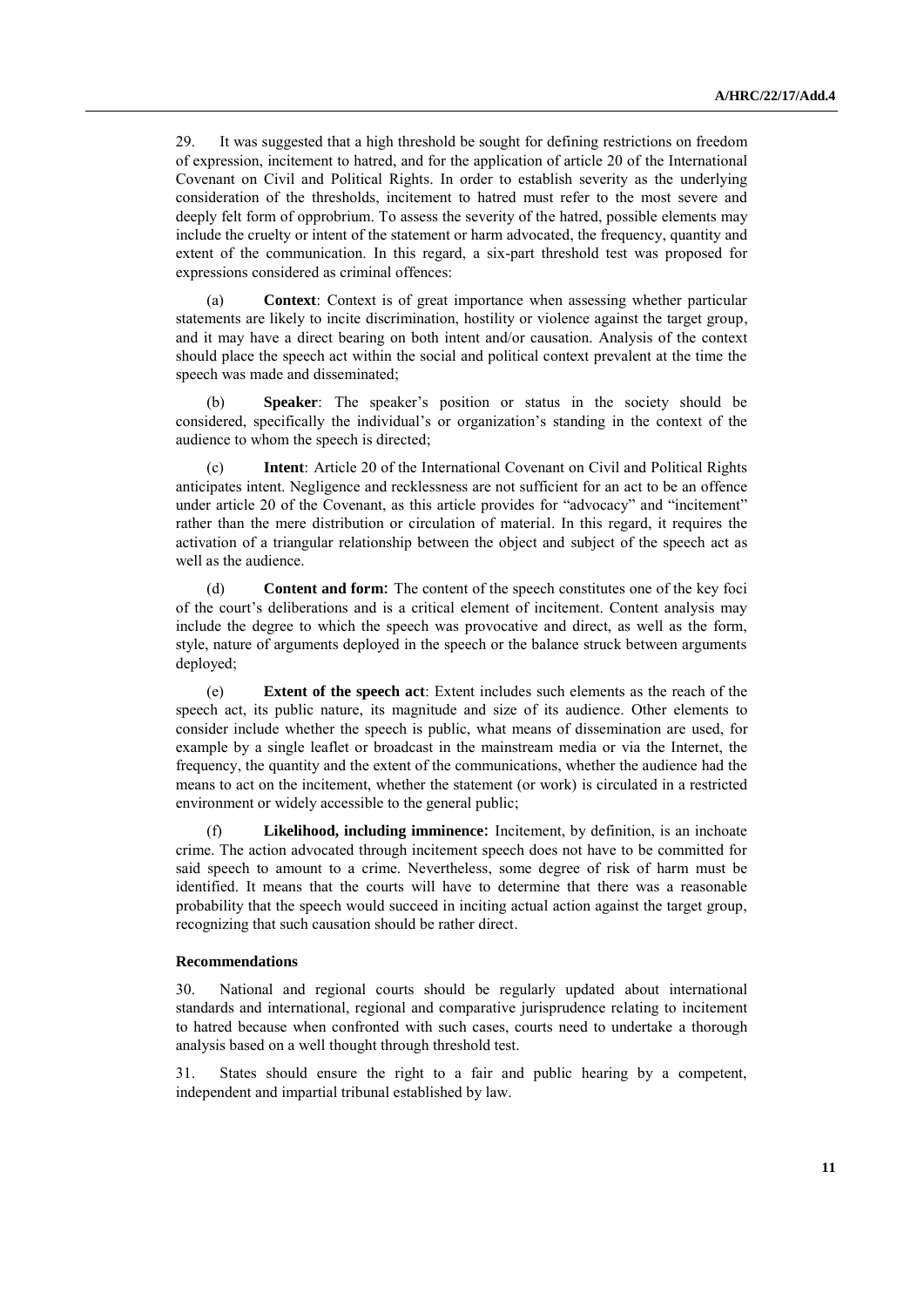32. Due attention should be given to minorities and vulnerable groups by providing legal and other types of assistance for their members.

33. States should ensure that persons who have suffered actual harm as a result of incitement to hatred have a right to an effective remedy, including a civil or non-judicial remedy for damages.

34. Criminal sanctions related to unlawful forms of expression should be seen as last resort measures to be applied only in strictly justifiable situations. Civil sanctions and remedies should also be considered, including pecuniary and non-pecuniary damages, along with the right of correction and the right of reply. Administrative sanctions and remedies should also be considered, including those identified and put in force by various professional and regulatory bodies.

## **C. Policies**

### **Conclusions**

35. While a legal response is important, legislation is only part of a larger toolbox to respond to the challenges of hate speech. Any related legislation should be complemented by initiatives from various sectors of society geared towards a plurality of policies, practices and measures nurturing social consciousness, tolerance and understanding change and public discussion. This is with a view to creating and strengthening a culture of peace, tolerance and mutual respect among individuals, public officials and members of the judiciary, as well as rendering media organizations and religious/community leaders more ethically aware and socially responsible. States, media and society have a collective responsibility to ensure that acts of incitement to hatred are spoken out against and acted upon with the appropriate measures, in accordance with international human rights law.

36. Political and religious leaders should refrain from using messages of intolerance or expressions which may incite violence, hostility or discrimination; but they also have a crucial role to play in speaking out firmly and promptly against intolerance, discriminatory stereotyping and instances of hate speech. It should be made clear that violence can never be tolerated as a response to incitement to hatred.

37. To tackle the root causes of intolerance, a much broader set of policy measures is necessary, for example in the areas of intercultural dialogue – reciprocal knowledge and interaction –, education on pluralism and diversity, and policies empowering minorities and indigenous people to exercise their right to freedom of expression.

38. States have the responsibility to ensure space for minorities to enjoy their fundamental rights and freedoms, for instance by facilitating registration and functioning of minority media organizations. States should strengthen the capacities of communities to access and express a range of views and information and embrace the healthy dialogue and debate that they can encompass.

39. Certain regions have a marked preference for a non-legislative approach to combating incitement to hatred through, in particular, the adoption of public policies and the establishment of various types of institutions and processes, including truth and reconciliation commissions. The important work of regional human rights mechanisms, specialized bodies, a vibrant civil society and independent monitoring institutions is fundamentally important in all regions of the world. In addition, positive traditional values, compatible with internationally recognized human rights norms and standards, can also contribute towards countering incitement to hatred.

40. The importance of the media and other means of public communication in enabling free expression and the realization of equality is fundamental. The traditional media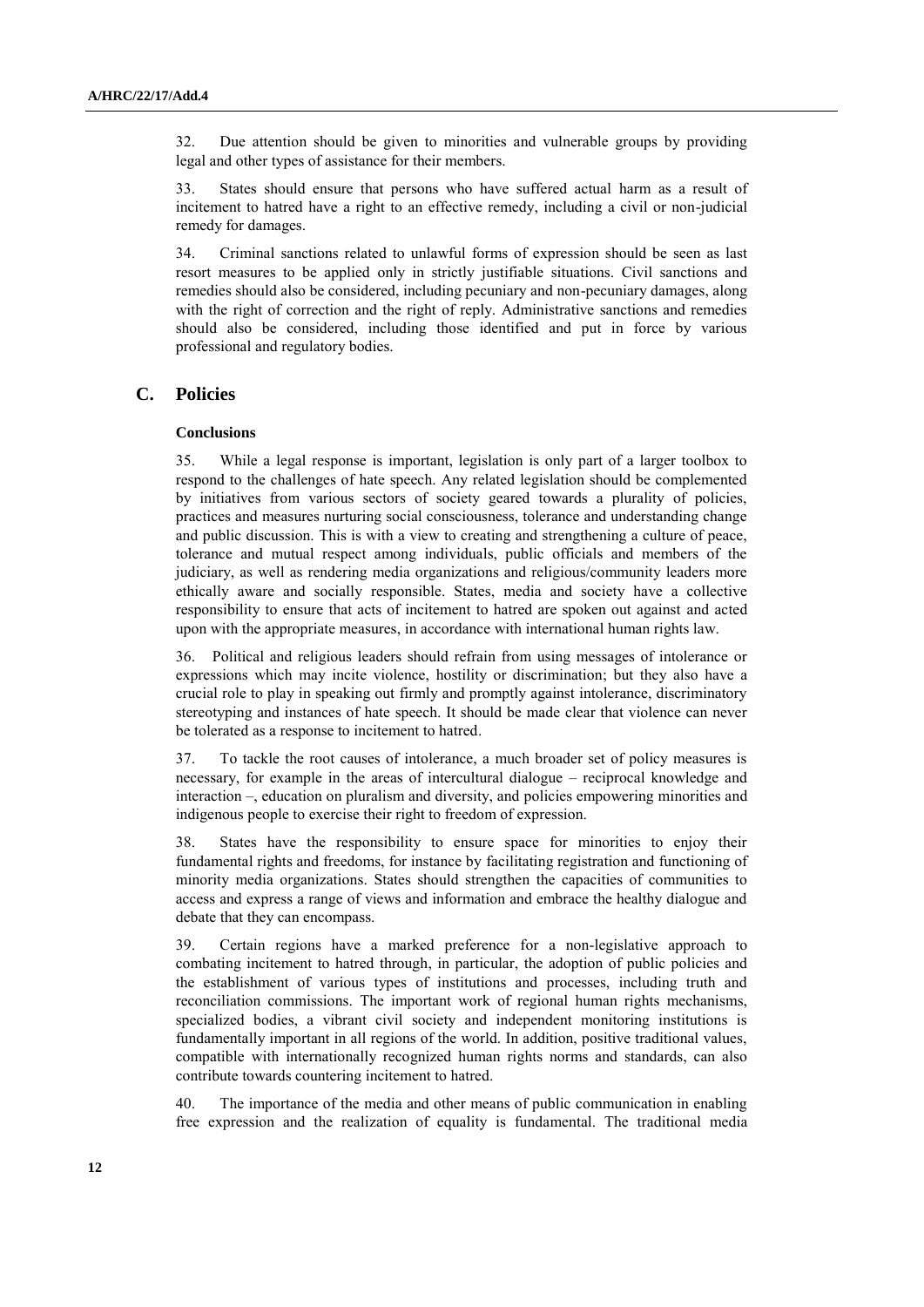continue to play an important role globally, but they are undergoing significant transformation. New technologies – including digital broadcasting, mobile telephony, the Internet and social networks – vastly enhance the dissemination of information and open up new forms of communication, such as the blogosphere.

41. Steps taken by the Human Rights Council, in particular the adoption without a vote of resolution 16/18 on combating intolerance, negative stereotyping and stigmatization of, and discrimination, incitement to violence, and violence against persons based on religion or belief, which constitutes a promising platform for effective, integrated and inclusive action by the international community. This resolution requires implementation and constant follow-up at the national level by States, including through the Rabat Plan of Action which contributes to its fulfilment.

### **Recommendations to States**

42. States should enhance their engagement in broad efforts to combat negative stereotypes of and discrimination against individuals and communities on the basis of their nationality, ethnicity, religion or belief.

43. States should promote intercultural understanding, including on gender sensitivity. In this regard, all States have the responsibility to build a culture of peace and a duty to put an end to impunity.

44. States should promote and provide teacher training on human rights values and principles, and introduce or strengthen intercultural understanding as part of the school curriculum for pupils of all ages.

45. States should build the capacity to train and sensitize security forces, lawenforcement agents and those involved in the administration of justice on issues concerning the prohibition of incitement to hatred.

46. States should consider creating equality bodies, or enhance this function within national human rights institutions (that have been established in accordance with the Paris Principles) with enlarged competencies in fostering social dialogue, but also in relation to accepting complaints about incidents of incitement to hatred. In order to render such functions efficient, new adapted guidelines, tests and good practices are needed so as to avoid arbitrary practices and improve international coherence.

47. States should ensure the necessary mechanisms and institutions in order to guarantee the systematic collection of data in relation to incitement to hatred offences.

48. States should have in place a public policy and a regulatory framework which promote pluralism and diversity of the media, including new media, and which promotes universal and non-discrimination in access to and use of means of communication.

49. States should strengthen the current international human rights mechanisms, particularly the human rights treaty bodies such as the Human Rights Committee and the Committee on the Elimination of Racial Discrimination, as well as the special procedures mandate holders, as they provide advice and support to States with regard to national policies for implementing human rights law.

### **Recommendations to the United Nations**

50. The Office of the High Commissioner for Human Rights (OHCHR) should be properly resourced to adequately support the international expert mechanisms working to protect freedom of expression and freedom of religion, and prevent incitement to hatred and discrimination and on related topics. In this regard, States should support the efforts of the High Commissioner for Human Rights with a view to strengthening the human rights treaty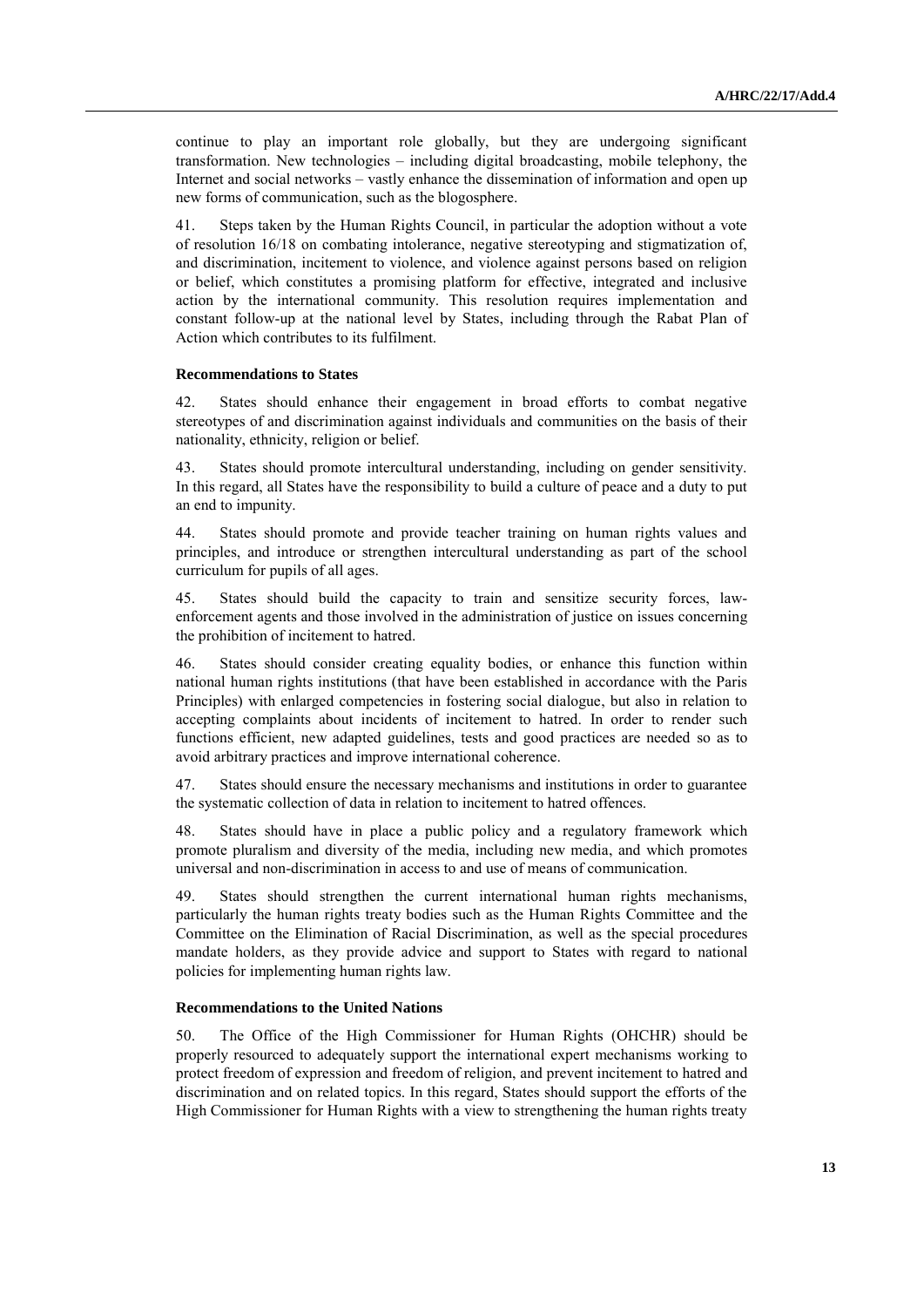bodies as well as ensuring the provision of adequate resources for the special procedures mechanisms.

51. OHCHR is invited to work together with States that wish to avail themselves of its services in order to enhance their domestic normative and policy framework regarding the prohibition of incitement to hatred. In this regard, OHCHR should consider – inspired by the four regional expert workshops – developing tools, including a compilation of best practices and elements of a model legislation on the prohibition of incitement to hatred as reflected in international human rights law. OHCHR should also consider organizing regular judicial colloquia in order to update national judicial authorities and stimulate the sharing of experiences relating to the prohibition of incitement to hatred which would enrich the progressive development of national legislation and case law on this evolving issue.

52. Relevant human rights treaty bodies and special procedures mandate holders should enhance their synergies and cooperation, including through joint action, as appropriate, to denounce instances of advocacy of national, racial or religious hatred that constitutes incitement to discrimination, hostility or violence.

53. Various entities of the United Nations system, including OHCHR, United Nations Alliance of Civilizations, and the Office of the Special Advisor on the Prevention of Genocide should enhance their cooperation in order to maximize synergies and stimulate joint action

54. Cooperation and information-sharing (a) between various regional and crossregional mechanisms, such as the Council of Europe, the Organization for Security and Cooperation in Europe, the European Union, the Organization of American States, the African Union, the Association of Southeast Asian Nations, as well as the Organisation of Islamic Cooperation, and (b) between these organizations and the United Nations Organization should be further enhanced.

55. Consider implementing, at the national level and in cooperation with States, measures to realize the recommendations addressed to States.

### **Recommendations to other stakeholders**

56. Non-governmental organizations, national human rights institutions as well as other civil society groups should create and support mechanisms and dialogues to foster intercultural and interreligious understanding and learning.

57. Political parties should adopt and enforce ethical guidelines in relation to the conduct of their representatives, particularly with respect to public speech.

58. Self-regulation, where effective, remains the most appropriate way to address professional issues relating to the media. In line with principle 9 of the Camden Principles, all media should, as a moral and social responsibility and through self-regulation, play a role in combating discrimination and promoting intercultural understanding, including by considering the following:

Taking care to report in context and in a factual and sensitive manner, while ensuring that acts of discrimination are brought to the attention of the public.

(b) Being alert to the danger of furthering discrimination or negative stereotypes of individuals and groups in the media.

(c) Avoiding unnecessary references to race, religion, gender and other group characteristics that may promote intolerance.